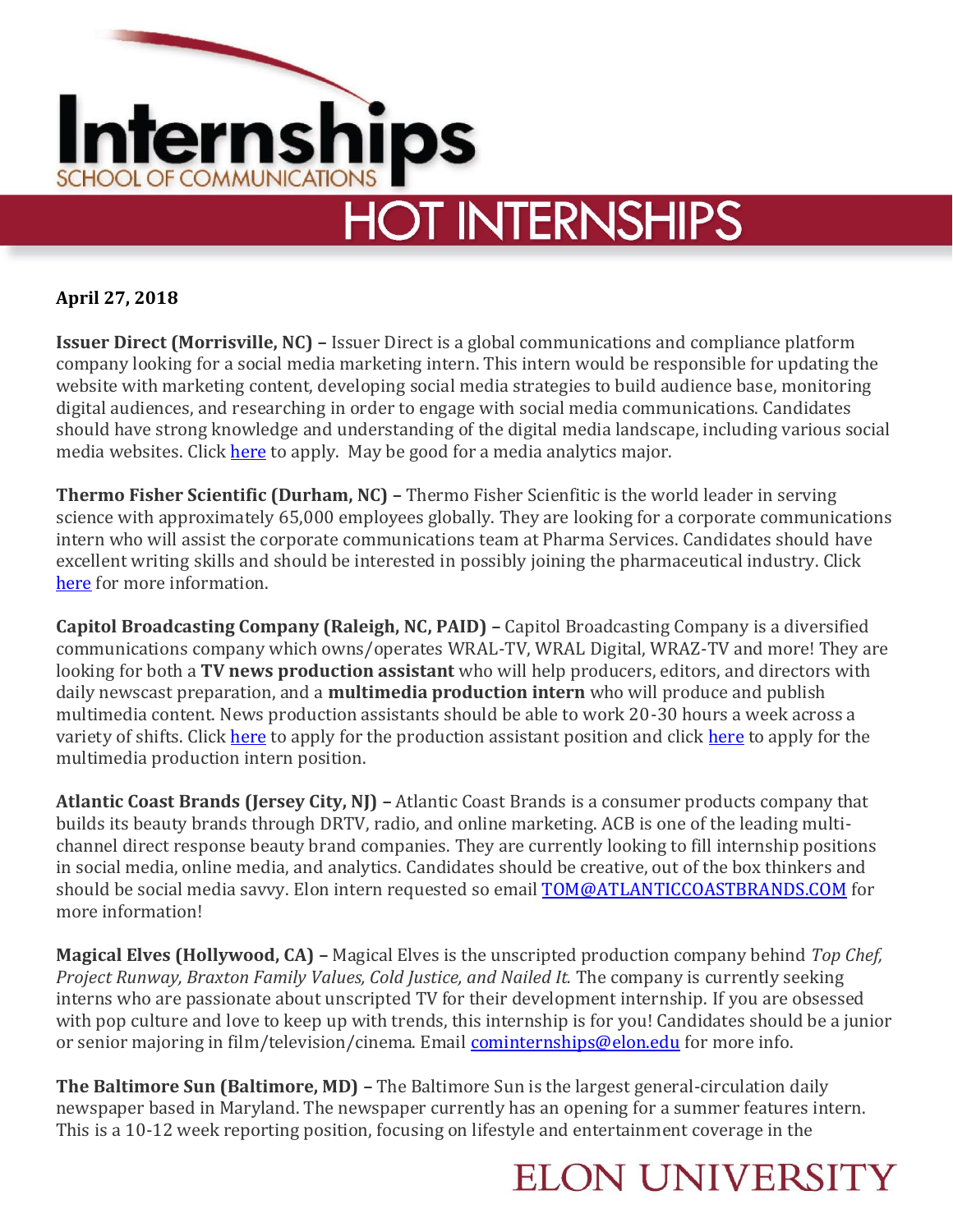



Baltimore area. Candidates should have newsroom experience. If interested, email a resume, clips of published reporting, and professional references to Alum Rachel Cieri Mull at **rmull@baltsun.com** 

**ATM (Atlanta, GA) –** ATM is an entertainment concierge service and media outlet designed to bring family and friends together who love the movie experience, but not the price. The company is looking for a PR intern who will assist in developing media materials, writing feature stories, assisting in event promotion, and developing social media content. The DEADLINE to apply is May 25<sup>th</sup>! Clic[k here](http://www.internships.com/public-relations/pr-internships-for-moviefilm-outlet) to apply.

**Film Tribe (Atlanta, GA) –** Film Tribe is a production company that does everything from live action and full post production to superior VFX and emerging digital technologies. They are looking for production interns who are interested in the professional producer track! Candidates should have a passion for film, television, commercials, and post production. Click [here](http://filmtribeatl.com/pulse/atlanta-production-interns-2/) to apply. No phone calls!

**Henri Bendel (New York, NY) –** Henri Bendel is a high end fashion brand that specializes in handbags, jewelry, luxury fashion accessories, and gifts. The company is currently looking for a design intern interested working in their handbag department. Duties include market research, creating sketches, assembling boards for presentations, and assisting the design team in all aspects of the design process. Students should have experience with Adobe Creative Suite along with an excellent sense of style and color. Click [here](https://www.linkedin.com/jobs/view/summer-2018-handbag-design-internship-at-henri-bendel-626366454?trkInfo=searchKeywordString%3ASummer%2BInternship%2CsearchLocationString%3A%252C%2BNew%2BYork%2Cvertical%3Ajobs%2CpageNum%3A0%2Cposition%3A14%2CMSRP) for more info.

**QuintilesIMS (Durham, NC)** - The Solution Design Studio Design Intern will gain professional work exposure by collaborating with designers and other stakeholders across a diverse set of teams to apply visual communication skills in real-world situations. Projects will be fast-paced and cover a variety of design responsibilities including the visualization of complex concepts and ideas for presentations, interface design for software applications, and the application of brand style guidelines. [Apply now.](https://www.simplyhired.com/search?q=graphic+design+intern&l=durham%2C+nc&job=o7_bwLOb5QmBaFRksxD6rzhe1ZTicHLBl5RuTDYH9zP148mCyWbpOA)

**Tribune Media Company (New York, NY) –** Tribune Media Company is home to a diverse portfolio of television and digital properties driven by quality news, entertainment, and sports programming. Tribune is looking for a digital news intern who will be responsible for producing compelling content, posting stories for PIX11 digital platforms, and editing on air segments. Click [here](https://www.linkedin.com/jobs/view/digital-news-intern-at-tribune-media-669879873?utm_campaign=google_jobs_apply&utm_source=google_jobs_apply&utm_medium=organic) to apply!

**Meural (New York, NY) –** Meural is a growing, passionate startup at the intersection of technology, art, and design. The company is looking for a PR intern for this coming summer! Meural is specifically interested in hiring a naturally gifted writer with strong research skills and a passion for both traditional and new media. Responsibilities include tracking trends across media, conducting media research, executing campaigns, and more! To be considered for the position, send a resume, a cover letter, and a writing sample to **lauren@meural.com** 

**AKA (New York, NY) –** AKA is the only global integrated agency serving the arts, culture, leisure, and entertainment industries. AKA delivers innovative solutions across media, marketing, partnerships, experiential, digital/interactive, creative, content, and more! The agency has placed Elon students in internship opportunities for several years and they're looking to hire more! AKA is currently looking for a student interested in filling a position with their content department. This individual should be interested in either visual advertising or video production. If interested in applying, contact Adam Coffia at [AdamCoffia@aka.nyc](mailto:AdamCoffia@aka.nyc)

# **ELON UNIVERSITY**